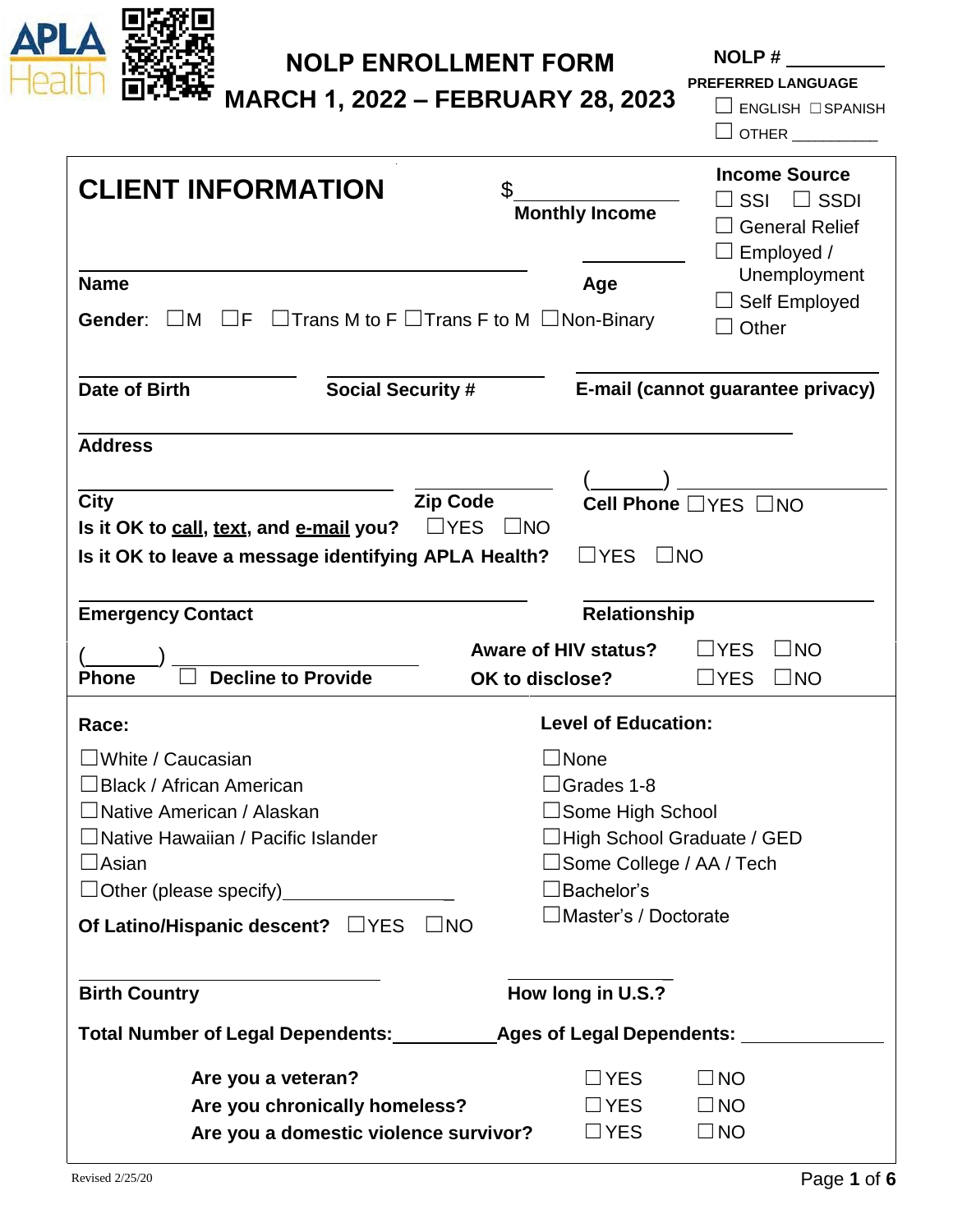| <b>Jail or Prison History:</b>                                                                                                                                                                                                                                                                                                                                                                                                                                                                                                                                                                                                                                                       |                                                                                                                                                                                                                                                                                                                                                  |  |  |  |  |
|--------------------------------------------------------------------------------------------------------------------------------------------------------------------------------------------------------------------------------------------------------------------------------------------------------------------------------------------------------------------------------------------------------------------------------------------------------------------------------------------------------------------------------------------------------------------------------------------------------------------------------------------------------------------------------------|--------------------------------------------------------------------------------------------------------------------------------------------------------------------------------------------------------------------------------------------------------------------------------------------------------------------------------------------------|--|--|--|--|
| $\Box$ None<br>$\Box$ Jail / prison within the past 6 months                                                                                                                                                                                                                                                                                                                                                                                                                                                                                                                                                                                                                         | $\Box$ Jail / prison within the past 2 years<br>Jail / prison over 2 years ago                                                                                                                                                                                                                                                                   |  |  |  |  |
| <b>Current Living Situation:</b>                                                                                                                                                                                                                                                                                                                                                                                                                                                                                                                                                                                                                                                     |                                                                                                                                                                                                                                                                                                                                                  |  |  |  |  |
| Rental (apartment, home, or room)<br>$\Box$ Client-Owned Housing<br>$\Box$ Emergency Shelter (motel voucher)<br>$\Box$ Transitional Housing for Homeless<br>$\Box$ Substance Abuse or Psychiatric Facility<br>$\Box$ Other (please specify) $\Box$ $\Box$ $\Box$ $\Box$ $\Box$ $\Box$ $\Box$<br><b>Number of Bedrooms:</b>                                                                                                                                                                                                                                                                                                                                                           | $\Box$ Staying with family / friend (no rent)<br>$\Box$ Homeless (street, car, bus)<br>$\Box$ Hotel / Motel (not paid by voucher)<br>Permanent Housing (Shelter+Care, SRO)<br>$\Box$ Jail / Prison / Juvenile Facility                                                                                                                           |  |  |  |  |
| <b>Medical Information:</b><br>Date of First Diagnosis:<br>$\Box$ Private<br>$\Box$ ADAP<br>Medicare<br><b>Coverage Begins</b><br>$\Box$ Healthy Way LA<br>Medi-Cal<br><b>Other Public</b><br>$\Box$ Other<br>$\Box$ Unknown<br><b>Coverage Ends</b><br>No insurance<br>My signature below indicates my understanding and certification of:<br>NOLP Client Services Agreement (attached herein, pages 3-4).<br>Casewatch Millennium® Client Share/Non-Share Consent Form<br>(attached herein, pages 4-5).<br>I consent to receive Nutrition Support/Food Bank Services.<br>HIPAA Consent (attached herein, page 6).<br>I understand I can receive copies of pages 3-6 at my request. | Are you receiving medical care<br>at an APLA Health clinic<br>(GCHC, Olympic, Long<br>Beach)?<br>□ Yes l<br>$\Box$ No<br>Have you seen your doctor<br>in the last 6 months?<br>$\square$ Yes<br>$\Box$ No<br>How did you hear about our<br><b>NOLP Program?</b><br>$\Box$ Flyer<br>$\square$ PPE KIT<br>□ NOLP Staff:<br>(Name)<br>$\Box$ Other: |  |  |  |  |
| <b>Client Print Name</b>                                                                                                                                                                                                                                                                                                                                                                                                                                                                                                                                                                                                                                                             | <b>Date</b>                                                                                                                                                                                                                                                                                                                                      |  |  |  |  |
| <b>Signature of Client or Parent/Guardian of Minor</b>                                                                                                                                                                                                                                                                                                                                                                                                                                                                                                                                                                                                                               | <b>Date</b>                                                                                                                                                                                                                                                                                                                                      |  |  |  |  |
| <b>STAFF ONLY (BELOW THIS LINE)</b>                                                                                                                                                                                                                                                                                                                                                                                                                                                                                                                                                                                                                                                  |                                                                                                                                                                                                                                                                                                                                                  |  |  |  |  |
| <b>Administered By (Staff Print Name)</b><br><b>Signature of Staff</b>                                                                                                                                                                                                                                                                                                                                                                                                                                                                                                                                                                                                               | <b>Agency Name</b><br><b>Date</b>                                                                                                                                                                                                                                                                                                                |  |  |  |  |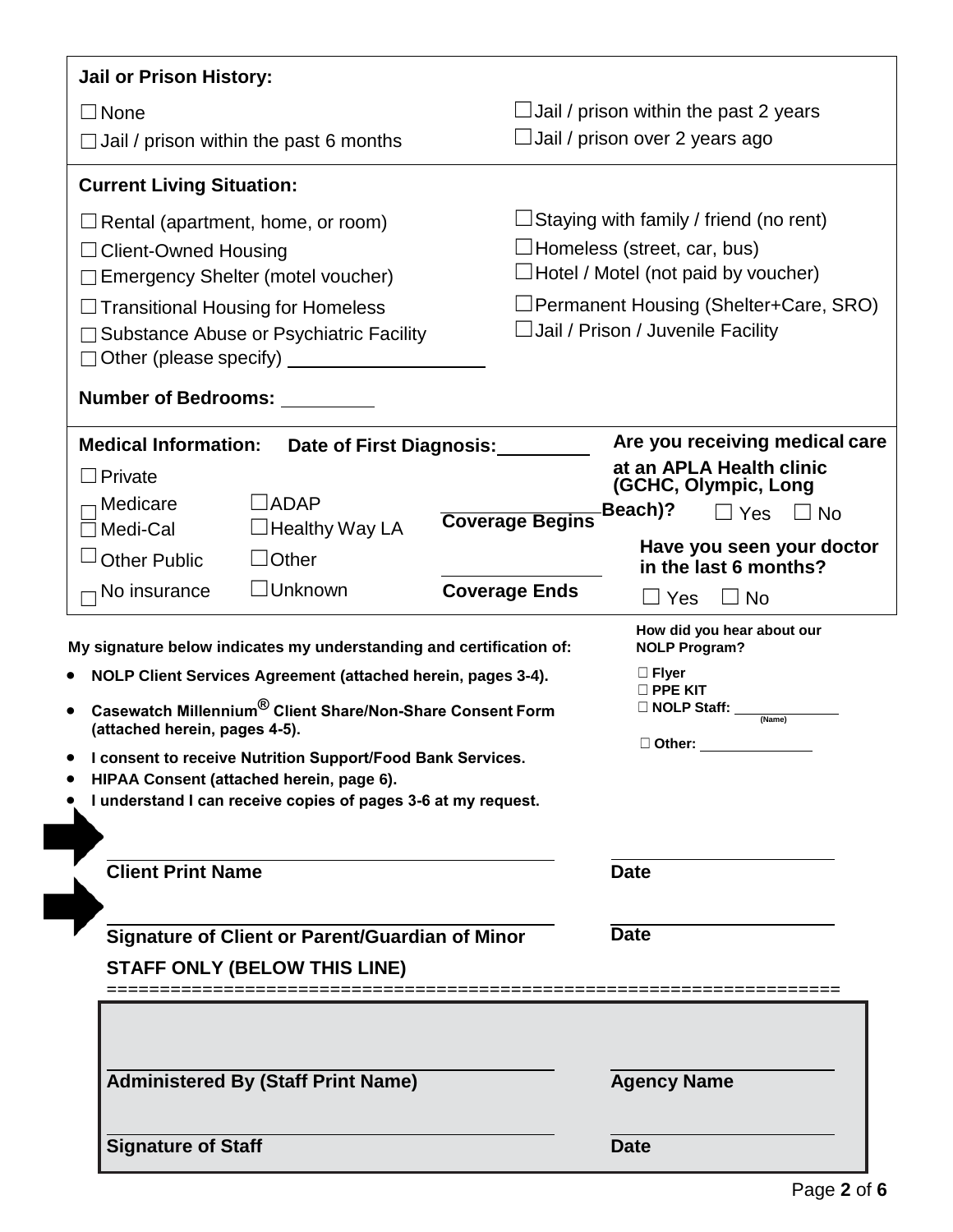## **THE CLIENT SERVICES AGREEMENT – How the Program Works**

NOLP is a supplemental food assistance and nutrition education program designed to serve qualifying low-income individuals living with HIV / AIDS in Los Angeles County.

# **ELIGIBILTY GUIDELINES**

To receive food assistance through NOLP, the following documents are required. *NOTE:* 

## *All documentation must be dated between March 1, 2022 - February 28, 2023.*

### **1. Photo Identification**

- **2.** Completion of the **NOLP Enrollment / 6-Month Certification** (this document)
- **3.** Proof of **Income**
- **4.** Proof of **Residency**
- **5. Nutrition Options:** Complete quick nutrition document; attend a nutrition class; or meet one on one with one of our dietitians.
- **6. Proof of HIV (New Clients Only):** letter signed by a physician or diagnosis form containing a physician or licensed healthcare provider (Nurse Practitioner or Physician Assistant) signature or laboratory results containing the name of the laboratory and indicating HIV status, CD4 count, HIV viral load, and type of HIV viral load test performed (within last 12 months), or two (2) rapid testing algorithm

(RTA) results in which both tests contain positive results. Both tests should indicate the agency name, HIV counselor name, and the client's name. (Only necessary if enrolling for the first time.)

### **NOLP Card**

Once enrolled you will be issued a NOLP card, which is an identification card that each client uses to access the program. Upon pick up, you will need to show your NOLP Card or a picture I.D. If you are unable to shop, you can send a friend in your absence. Your substitute shopper will need a note from you stating that he's able to shop in your absence as well as your NOLP Card.

### **Program Access**

Present your card to the NOLP staff member. Sign the sign in sheet and voucher. NOLP clients are allowed to pick up groceries once a week. During your visits, you will receive a variety of items such as: fresh produce, canned goods, pasta, rice, dry beans, frozen meats, beverages, snacks, hygiene and cleaning supplies.

### **Grievance Procedures**

If a client has a grievance with the program, staff, or volunteer of the program, the client should try to resolve the matter with the Site Coordinator. If a solution is not reached, contact the program's Administrative Coordinator. If a solution is still not reached, the client should contact the Program Manager. If you have questions or concerns please call 213.201.1433.

### **Termination**

APLA reserves the right to suspend/terminate a client's shopping privileges if there is evidence of abuse or misuse (e.g., theft, reselling NOLP food, inappropriate behavior). Verbal abuse or threats to staff, volunteers, or other clients are cause for immediate termination of NOLP services.

### **Fee Determination**

All food and nutrition education services provided through the APLA Health Vance North Necessities of Life Program are free.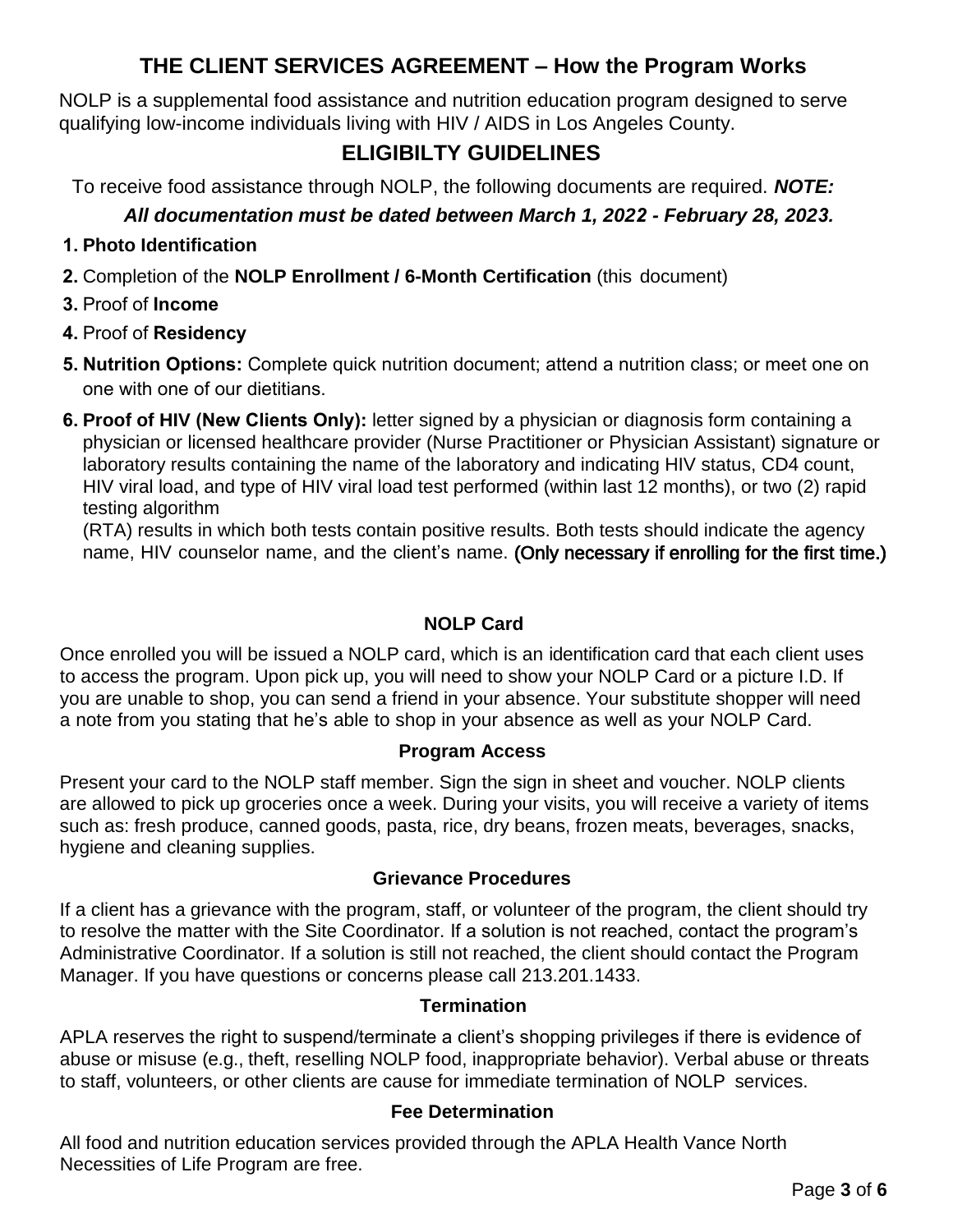### **NOLP Locations and Hours**

#### **David Geffen Center**

611 S. Kingsley Dr. Los Angeles, CA 90005 Every Wednesday and Friday from 10:30 AM - 5:00 PM \*1st Friday of the month from 9 AM -12:30 PM

#### **Hollywood**

922 Vine St. Los Angeles, CA 90038 Every Saturday from 1:00 PM - 4:00 PM

#### **East Hollywood**

954 N. Vermont Ave. Los Angeles, CA 90029 Every Wednesday 9:00 AM - 12:00 PM & 1:00 PM - 3:00 PM

#### **Pasadena**

1845 N. Fair Oaks., G-125 Pasadena, CA 91103 Every Friday from 9:00 AM - 12:00 PM & 1:00 PM - 3:00 PM

### **South Los Angeles**

1679 E. 120th St. Los Angeles, CA 90059 Every Thursday from 10:00 AM - 12:00 PM & 1:30 PM - 5:30 PM

#### **Common Ground Venice**

622 Rose Ave. Venice, CA 90291 The 3rd Thursday of the month from 1:00 PM - 3:00 PM

#### **San Fernando Valley**

7336 Bellaire Ave North Hollywood, CA 91605 Every Thursday from 10:00 AM - 4:30 PM \*Every third Thursday from 10:00 AM-3:00 PM

### **Claremont**

233 W. Harrison Ave. Claremont, CA 91711 The 2nd and 4th Wednesday of the month 1:30 PM - 3:30 PM

#### **Long Beach**

590 E. Willow St. Long Beach, CA 90806 Tuesdays only from 9:00 AM - 2:00 PM

#### **Lancaster**

45104 10th Street West Lancaster, CA 93534 Thursdays from 9:00 AM - 12:00 PM & 1:00 PM - 3:00 PM

Community partners distribute NOLP in Claremont, Lancaster, Pasadena, and Santa Monica. Please call 213.201.1433 for information on accessing those sites.

## **Casewatch Millennium® Client Share/Non-Share Consent Form**

I wish to register with Ryan White Program/Casewatch Millennium® in order to receive services funded by the Ryan White Program or the Department of Public Health (DHP), Division of HIV and STD Programs (DHSP). During registration, I will be asked to provide information about myself, including my name, race, gender, birth date, income and other demographic data. Depending upon the agency or program I am registering with, I may also be asked questions about my CD4 cell count, viral load, use of HIV medications, risk behaviors, my general physical and medical condition and medical history.

In addition to providing information, I will provide an original letter of diagnosis signed and dated by my doctor, or have a blood test that shows that I am HIV positive. By signing this form, I verify that I reside in Los Angeles County.

I understand that certain services may be available to HIV-negative partners, family members, or other caregivers affected by HIV, and registration and service information for these clients will not be shared between agencies regardless of my own share status. I understand that my name and information will not be shared outside the Ryan White Program/Casewatch Millennium® system unless I provide my specific, informed consent for such a disclosure. A list of Ryan White Program/ Casewatch Millennium® agencies is available upon request.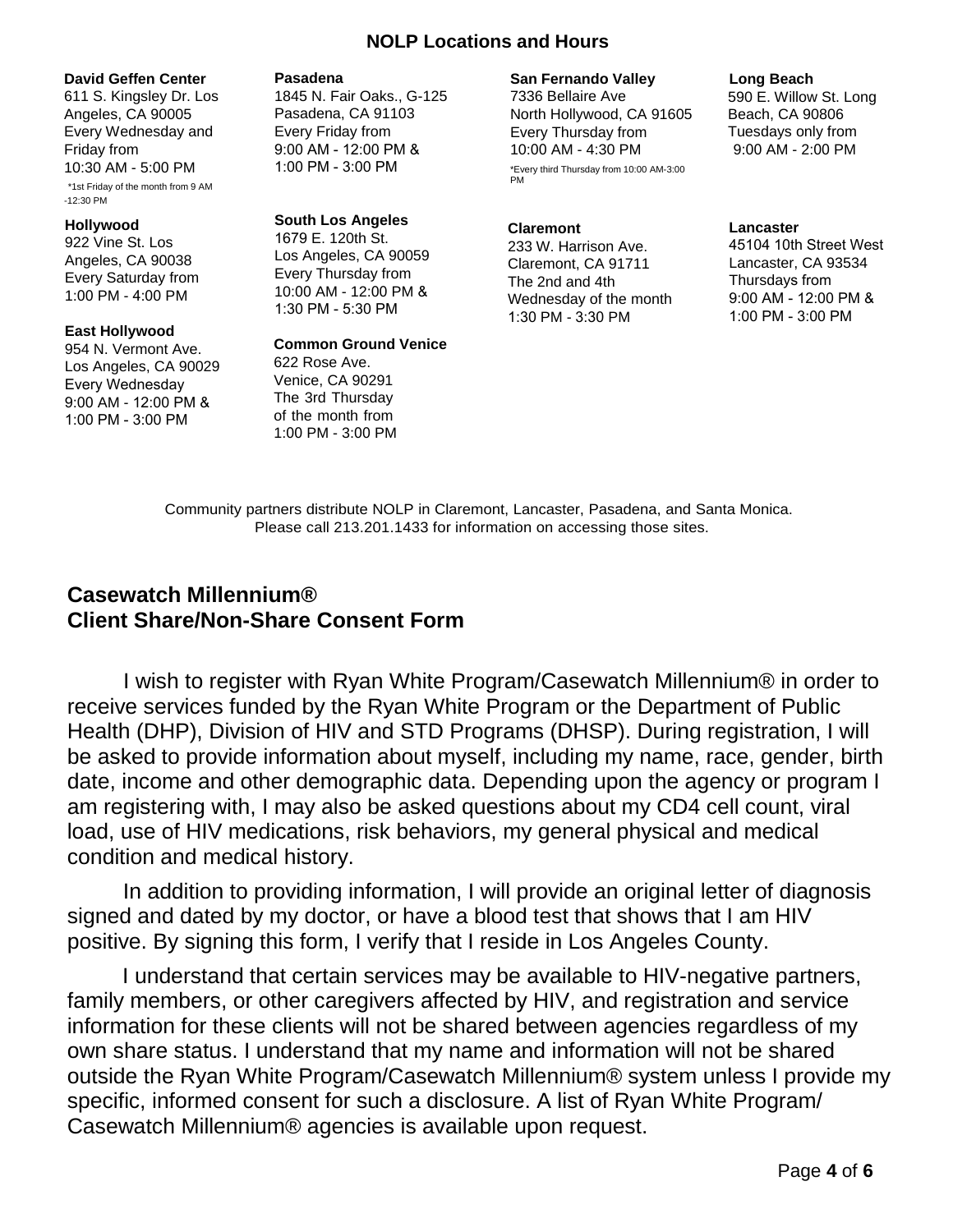Additionally, as a condition of receiving Ryan White Program services, I agree that my information will be made available to my local health department, to fiscal agents that fund services I receive, to DPH/DHSP, and to the State of California Department of Public Health (CDPH), Office of AIDS, AIDS Regional Information and Evaluation System (ARIES) for mandated care and treatment reporting, program monitoring, statistical analysis and research activities. This information includes the minimum necessary, but is not limited to gender, ethnicity, birth date, zip code, diagnosis status, and service data. No identifying information, such as name and social security number, will be released, published, or used against me without my consent, except as allowed by law.

I understand that my relevant health, including HIV status, and income information will be shared with my local health department, fiscal agents that fund services I receive, the Department of Public Health, Division of HIV and STD Programs, and the State of California Department of Public Health (CDPH), Office of AIDS, AIDS Regional Information and Evaluation System (ARIES) when I request enrollment in care or access to services at a Ryan White Program agency. Only authorized personnel at each agency will have access to my information on a needto-know basis. The information shared may include information about services received or my treatment at a particular agency. Mental health, legal and/or substance abuse services will only be shared as allowed by law.

In most cases, I will not need to re-register (in Casewatch Millennium®) or provide a letter of HIV diagnosis when I require services from an agency providing services funded by the Ryan White Program or the DPH/Division of HIV and STD Programs.

My registration in Ryan White Program/Casewatch Millennium® does not guarantee services from any agency. Waiting lists or eligibility requirements may exclude me from services at other Ryan White Program/Casewatch Millennium® agencies.

I acknowledge that I have been offered a copy of this consent form, and have discussed it with the staff person indicated below. I understand that this form will be stored in my paper file and that this consent form remains in effect for three (3) years from the date I sign this form.